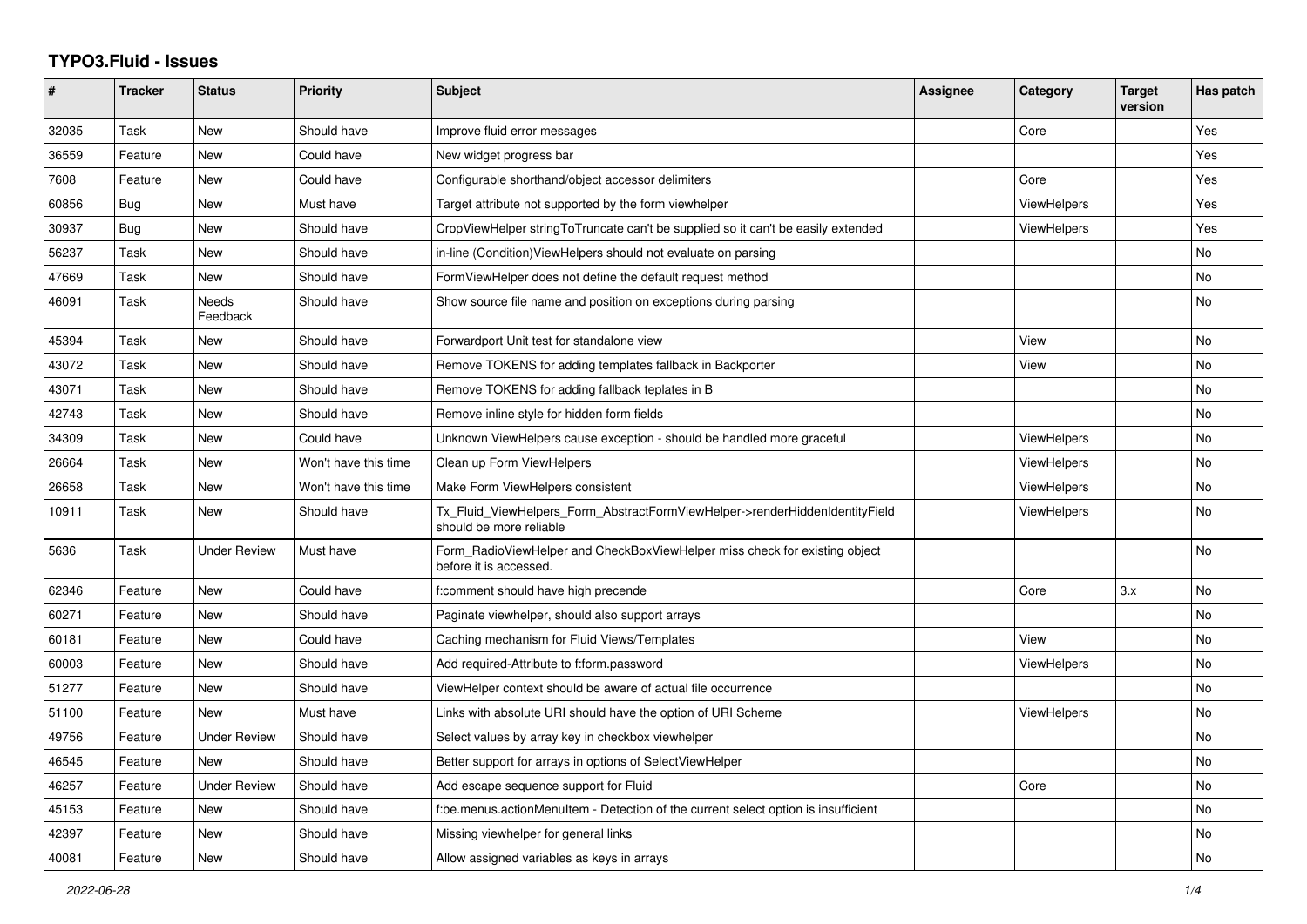| #     | <b>Tracker</b> | <b>Status</b>       | <b>Priority</b> | Subject                                                                                   | <b>Assignee</b> | Category    | <b>Target</b><br>version | Has patch |
|-------|----------------|---------------------|-----------------|-------------------------------------------------------------------------------------------|-----------------|-------------|--------------------------|-----------|
| 39936 | Feature        | New                 | Should have     | registerTagAttribute should handle default values                                         |                 | ViewHelpers |                          | <b>No</b> |
| 38130 | Feature        | New                 | Should have     | Checkboxes and multiple select fields should have an assignable default value             |                 |             |                          | No        |
| 36410 | Feature        | New                 | Should have     | Allow templates to send arguments back to layout                                          |                 | ViewHelpers |                          | No        |
| 33215 | Feature        | New                 | Should have     | RFC: Dynamic values in ObjectAccess paths                                                 |                 |             |                          | No        |
| 31955 | Feature        | New                 | Should have     | f:uri.widget                                                                              |                 | Widgets     |                          | No        |
| 30555 | Feature        | <b>New</b>          | Could have      | Make TagBuilder more extensible                                                           |                 | Core        |                          | <b>No</b> |
| 10472 | Feature        | New                 | Could have      | Fluid Standalone distribution                                                             |                 | Core        |                          | No        |
| 8989  | Feature        | Needs<br>Feedback   | Could have      | Search path for fluid template files                                                      |                 | View        |                          | No        |
| 3291  | Feature        | Needs<br>Feedback   | Should have     | Cacheable viewhelpers                                                                     |                 |             |                          | <b>No</b> |
| 65424 | Bug            | <b>Under Review</b> | Should have     | SelectViewHelper must respect option(Value Label)Field for arrays                         |                 | ViewHelpers |                          | <b>No</b> |
| 58983 | Bug            | New                 | Should have     | format.date does not respect linebreaks and throws exception                              |                 |             |                          | No        |
| 58921 | Bug            | New                 | Should have     | f:form.* VHs crash if NOT inside f:form but followed by f:form                            |                 |             |                          | <b>No</b> |
| 57885 | Bug            | New                 | Must have       | Inputs are cleared from a second form if the first form produced a vallidation error      |                 |             |                          | No        |
| 54284 | Bug            | New                 | Should have     | Default Option for Switch/Case VH                                                         |                 | ViewHelpers |                          | No        |
| 52591 | Bug            | New                 | Should have     | The Pagination Widget broken for joined objects                                           |                 |             |                          | No        |
| 52419 | Bug            | <b>New</b>          | Should have     | Wrong PHPDocs notation for default value inline f:translate viewhelper                    |                 |             | 2.0                      | No        |
| 50888 | Bug            | <b>Under Review</b> | Should have     | WSOD by changing name of section and if Fluid caches are generated                        |                 |             |                          | No        |
| 49600 | Bug            | New                 | Should have     | f:form tag shown as a HTML on frontend                                                    |                 | ViewHelpers |                          | No        |
| 49038 | Bug            | New                 | Must have       | form.select does not select the first item if prependOptionValue is used                  |                 |             |                          | No        |
| 47006 | Bug            | <b>Under Review</b> | Should have     | widget identifier are not unique                                                          |                 |             |                          | No        |
| 46289 | Bug            | Needs<br>Feedback   | Should have     | Enable Escaping Interceptor in XML request format                                         |                 | View        | 2.0.1                    | No        |
| 45384 | Bug            | New                 | Must have       | Persisted entity object in widget-configuration cannot be deserialized (after reload)     |                 | Widgets     | 2.0.1                    | <b>No</b> |
| 44234 | <b>Bug</b>     | <b>Under Review</b> | Should have     | selectViewHelper's sorting does not respect locale collation                              |                 | ViewHelpers | 2.1                      | No        |
| 40064 | Bug            | New                 | Must have       | Multiselect is not getting persisted                                                      |                 | ViewHelpers |                          | <b>No</b> |
| 39990 | <b>Bug</b>     | New                 | Should have     | Same form twice in one template: hidden fields for empty values are only rendered<br>once |                 | Core        |                          | No        |
| 38369 | <b>Bug</b>     | New                 | Must have       | Resource ViewHelpers should not fall back to request package                              |                 | View        |                          | No        |
| 37619 | <b>Bug</b>     | New                 | Should have     | Fatal Error when using variable in name attribute of Section ViewHelper                   |                 | ViewHelpers |                          | No        |
| 36655 | Bug            | New                 | Should have     | Pagination Links                                                                          |                 | Widgets     |                          | No        |
| 34682 | Bug            | <b>Under Review</b> | Should have     | Radio Button missing checked on validation error                                          |                 | ViewHelpers |                          | No        |
| 28554 | Bug            | New                 | Should have     | (v4) implement feature flag to disable caching                                            |                 |             |                          | No        |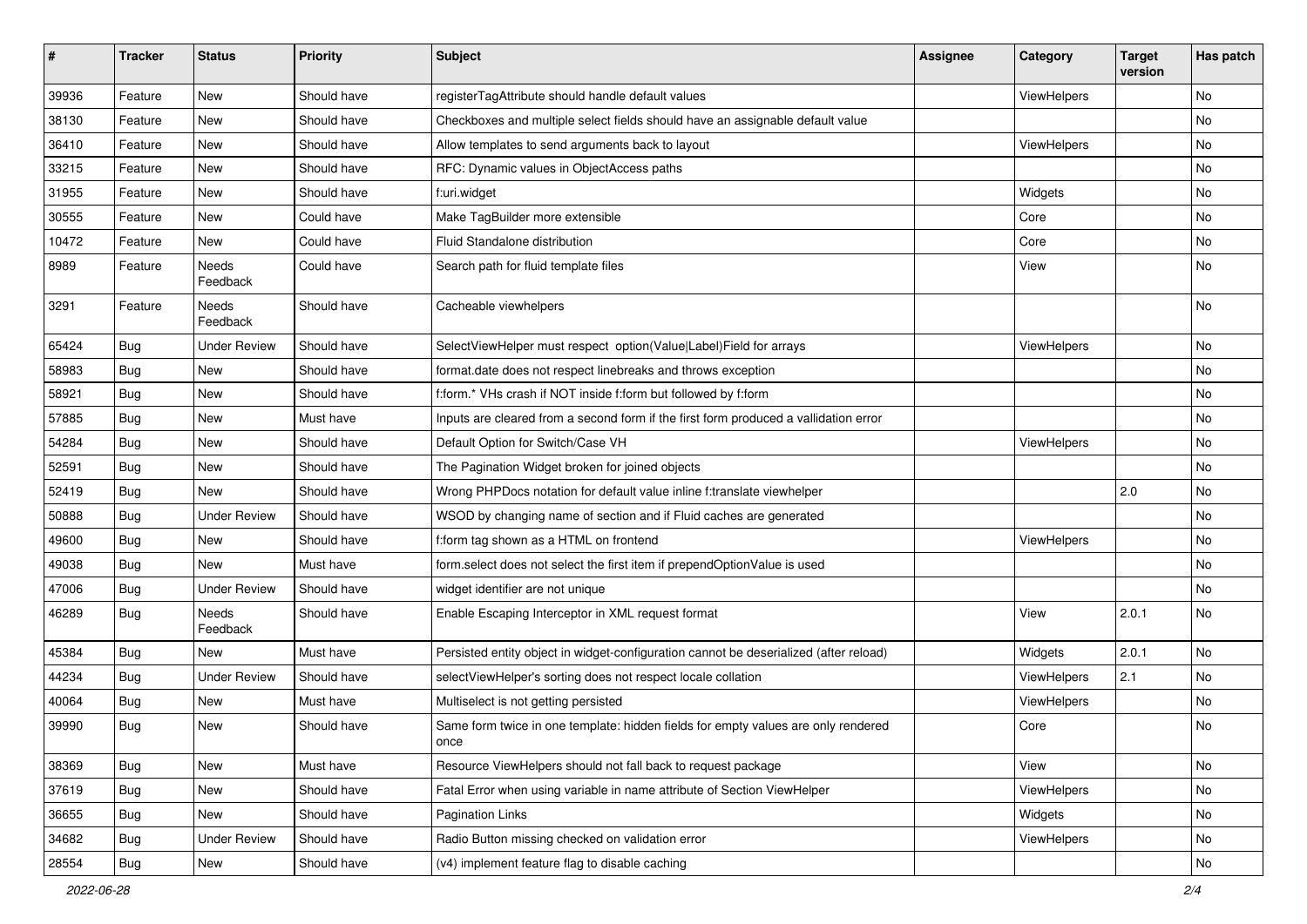| #     | <b>Tracker</b> | <b>Status</b>            | <b>Priority</b> | <b>Subject</b>                                                                                              | Assignee                    | Category           | <b>Target</b><br>version | Has patch |
|-------|----------------|--------------------------|-----------------|-------------------------------------------------------------------------------------------------------------|-----------------------------|--------------------|--------------------------|-----------|
| 28553 | Bug            | <b>New</b>               | Should have     | improve XHProf test setup                                                                                   |                             |                    |                          | No.       |
| 28552 | Bug            | <b>New</b>               | Should have     | (v5) write ViewHelper test for compiled run; adjust functional test to do two passes<br>(uncached & cached) |                             |                    |                          | No        |
| 28550 | Bug            | <b>New</b>               | Should have     | (v4) make widgets cacheable, i.e. not implement childnodeaccess interface                                   |                             |                    |                          | <b>No</b> |
| 28549 | Bug            | <b>New</b>               | Should have     | make widgets cacheable, i.e. not implement childnodeaccess interface                                        |                             |                    |                          | No        |
| 27607 | Bug            | <b>New</b>               | Must have       | Make Fluid comparisons work when first element is STRING, second is NULL.                                   |                             | Core               |                          | No        |
| 8648  | Bug            | <b>New</b>               | Should have     | format.crop ViewHelper should support all features of the crop stdWrap function                             |                             | ViewHelpers        |                          | <b>No</b> |
| 3481  | Bug            | <b>New</b>               | Should have     | Use ViewHelperVariableContainer in PostParseFacet                                                           |                             | Core               |                          | No        |
| 9950  | Task           | <b>New</b>               | Should have     | Binding to nested arrays impossible for form-elements                                                       |                             | <b>ViewHelpers</b> |                          |           |
| 48355 | Feature        | <b>New</b>               | Could have      | Assign output of viewhelper to template variable for further processing.                                    |                             |                    |                          |           |
| 45345 | Feature        | <b>Needs</b><br>Feedback | Should have     | Easy to use comments for fluid that won't show in output                                                    |                             |                    |                          |           |
| 9514  | Feature        | New                      | Should have     | Support explicit Array Arguments for ViewHelpers                                                            |                             |                    |                          |           |
| 4704  | Feature        | New                      | Should have     | Improve parsing exception messages                                                                          |                             | Core               |                          |           |
| 1907  | Feature        | <b>New</b>               | Could have      | Default values for view helpers based on context                                                            |                             | Core               |                          |           |
| 52536 | Bug            | <b>Under Review</b>      | Should have     | Errorclass not set if no property-attribute set                                                             |                             |                    |                          |           |
| 13045 | Bug            | New                      | Should have     | Entity decode of strings are different between if-conditions and output of variable                         |                             |                    |                          |           |
| 51239 | Bug            | <b>Under Review</b>      | Must have       | AbstractViewHelper use incorrect method signature for "\$this->systemLogger->log()"                         | Adrian Föder                | Core               |                          | Yes       |
| 54195 | Task           | New                      | Should have     | Rename and move FormViewHelper's errorClass value, currently 'f3-form-error'                                | Adrian Föder                | ViewHelpers        |                          | No        |
| 58862 | Bug            | Needs<br>Feedback        | Should have     | FormViewHelper doesn't accept NULL as value for \$arguments                                                 | <b>Bastian</b><br>Waidelich | <b>ViewHelpers</b> |                          | Yes       |
| 59057 | Bug            | <b>Under Review</b>      | Must have       | Hidden empty value fields shoud be disabled when related field is disabled                                  | <b>Bastian</b><br>Waidelich | <b>ViewHelpers</b> |                          | No        |
| 53806 | Bug            | <b>Under Review</b>      | Should have     | Paginate widget maximumNumberOfLinks rendering wrong number of links                                        | <b>Bastian</b><br>Waidelich | Widgets            |                          | No        |
| 3725  | Feature        | <b>New</b>               | Could have      | <b>CSS Engine</b>                                                                                           | Christian Müller            | ViewHelpers        |                          | No        |
| 55008 | Bug            | <b>Under Review</b>      | Should have     | Interceptors should be used in Partials                                                                     | Christian Müller            |                    |                          | No        |
| 33628 | Bug            | Needs<br>Feedback        | Must have       | Multicheckboxes (multiselect) for Collections don't work                                                    | Christian Müller            | ViewHelpers        |                          | No        |
| 37095 | Feature        | New                      | Should have     | It should be possible to set a different template on a Fluid TemplateView inside an<br>action               | Christopher<br>Hlubek       |                    |                          | No        |
| 8491  | Task           | <b>Needs</b><br>Feedback | Should have     | link action and uri action differ in absolute argument                                                      | Karsten<br>Dambekalns       | ViewHelpers        |                          | No        |
| 43346 | Feature        | <b>Under Review</b>      | Should have     | Allow property mapping configuration via template                                                           | Karsten<br>Dambekalns       | ViewHelpers        | 2.1                      | No        |